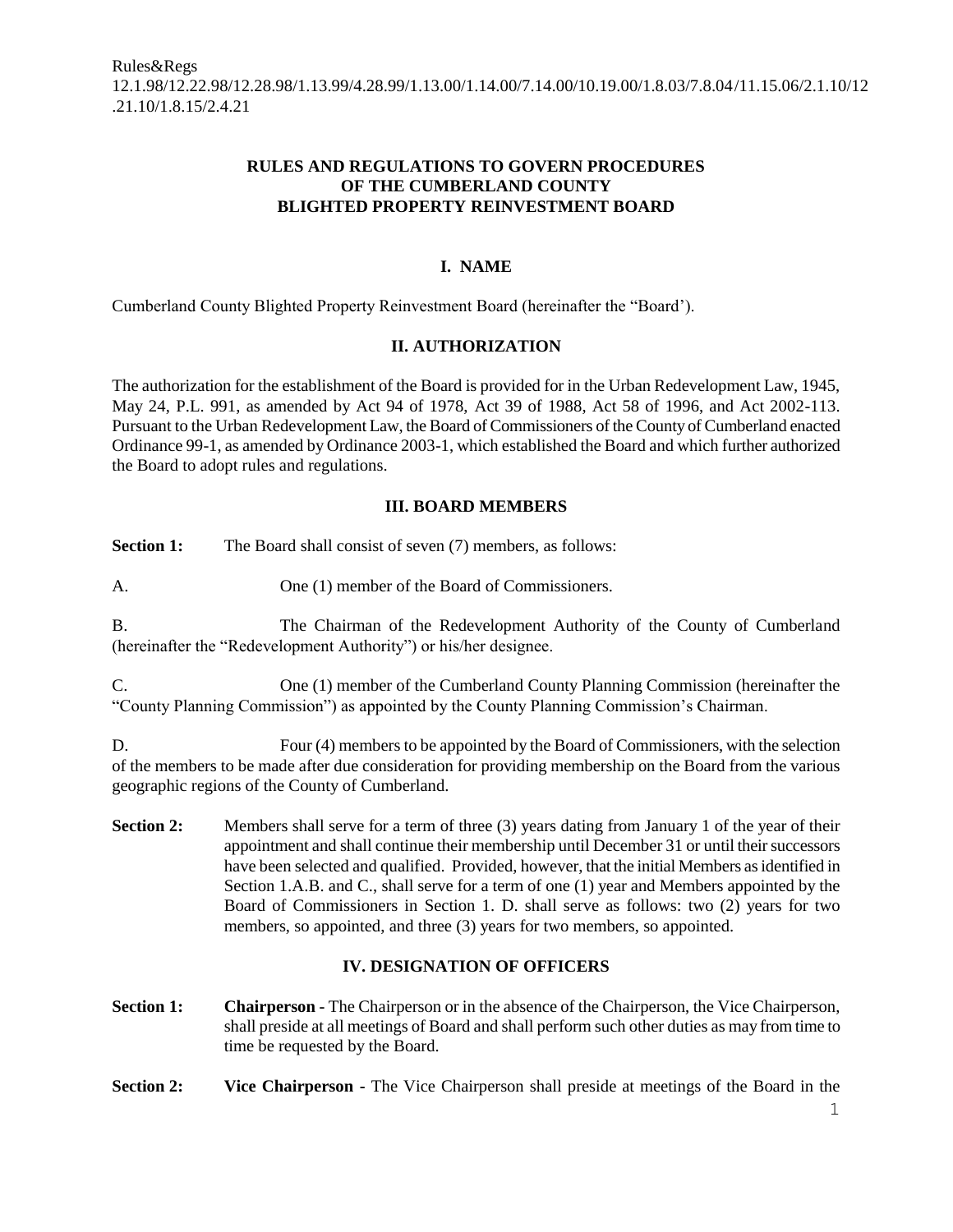Chairperson's absence and shall perform such other duties as may from time to time be requested by the Board.

- **Section 3:** Secretary The Secretary of the Board shall be the Executive Director of the Redevelopment Authority of Cumberland County or his/her designee and shall prepare the agenda of regular and special meetings, provide written notice of all meetings to Board members, arrange for proper and legal notice of hearings, attend to correspondence of the Board and perform such duties as are normally carried out by the Secretary.
- **Section 4:** Chairperson and Vice Chairperson shall serve for a term of one (1) year and be members of the Board. They shall be elected by the members annually at the first regular meeting of the Board in each calendar year.
- **Section 5:** Vacancies in office shall be filled immediately.

### **V. MEETINGS**

- **Section 1:** Regular meetings shall be held bi- monthly at a time and place designated by the Chairperson.
- **Section 2:** A quorum for Board meetings shall consist of four (4) members. Binding action shall require the vote of a majority of Board members present.
- **Section 3:** Special meetings may be called by the Chairperson or on request of a majority of the Board, provided they are called according to the Sunshine Law and that at least three (3) days written notification of the scheduling of the meeting is provided to all Board members.
- **Section 4:** All meetings shall be open to the general public; however, the Board may meet in closed session for discussion purposes pursuant to the Sunshine Law. Any meeting may be held by telephone conference call by means of which all persons participating in the meeting can hear each other.
- **Section 5:** Unless otherwise specified by a majority vote of a quorum of Board members, Roberts Rules of Order shall govern the proceedings at the meetings of the Board.

### **VI. ORDER OF BUSINESS**

- **Section 1:** The order of business for meetings shall be as follows:
	- A. Call to order
	- B. Approval of Minutes of previous meeting
	- C. Correspondence
	- D. Old Business
	- E. New Business
	- F. Rehab Agreements
	- G. Properties on Track
	- H. Other Business
	- I. Public Comment Period
	- J. Adjournment

**Section 2:** Removal of any agenda items shall require the vote of the majority of Board members present.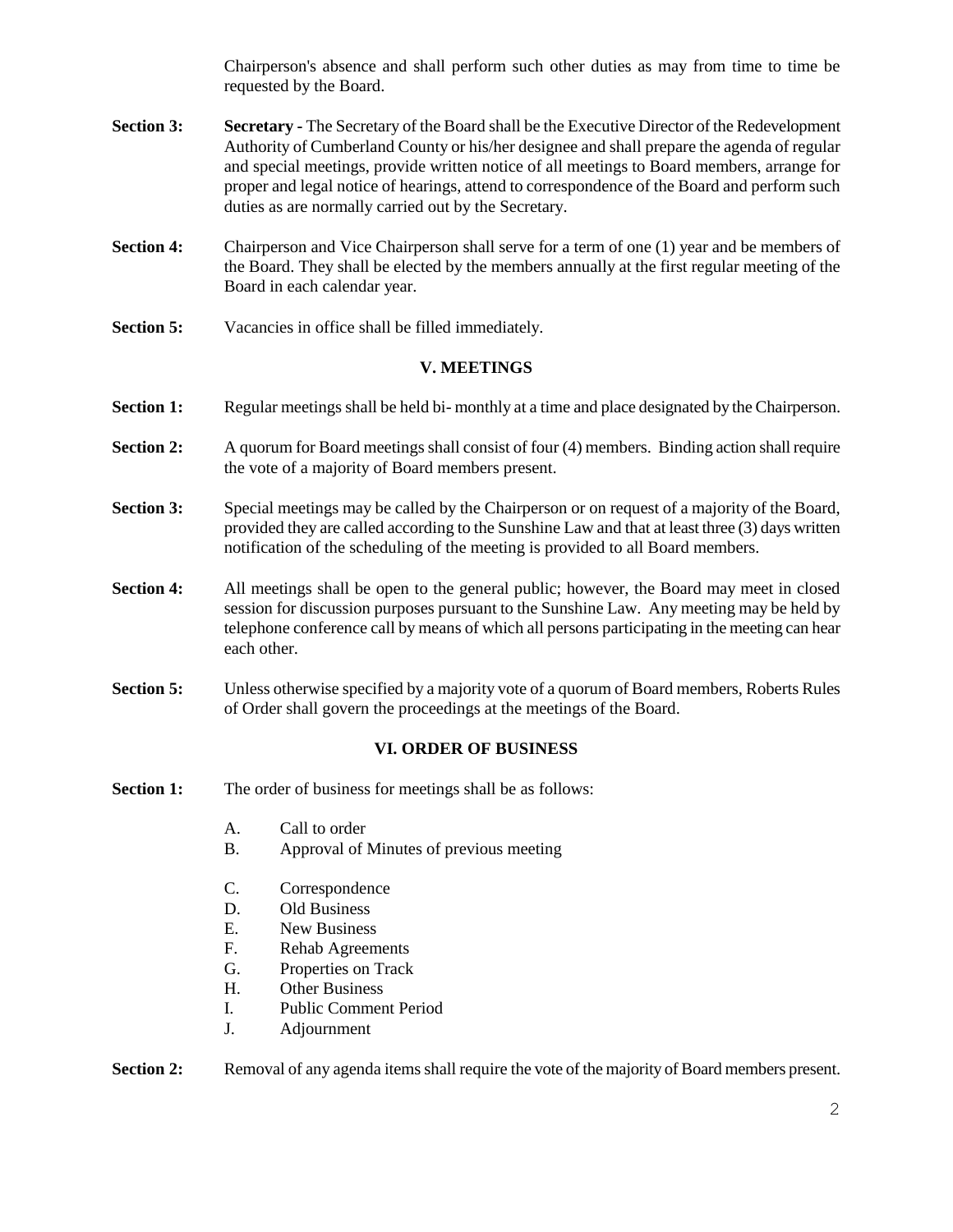#### **VII. BUSINESS PROCEDURES**

- **Section 1:** An official agenda of regular Board meetings shall be prepared and sent either by mail or electronically as requested
- to Board members at least one (1) week prior to the meeting date. Property reports of properties to be considered by the Board shall accompany the agenda.
- **Section 2:** All business received after the one (1) week cut off shall be considered as other business.
- **Section 3:** Special meeting called by the Board shall cover only the items which have been scheduled in advance for the specific meeting.

#### **VIII. OPERATING PROCEDURES**

- **Section 1: Referral of Eligible Properties -** Potentially-eligible properties for certification by the Board as blighted may be presented to the Board by any borough, or township (hereinafter "Local Municipality") within Cumberland County. The Local Municipality shall provide the following information using the Board's property referral form at the time the subject property is referred to the Board:
	- A. Property address and ownership information
	- B. Date of last known occupancy

C. Documentation of the observed blight conditions, pursuant Article IX, present on the property, including photographs.

D. Listing of municipal housing, building or zoning code violations on the subject property.

E. Documentation of the efforts made by the Local Municipality to have the property owner remove any conditions of blight, including enforcement of cited code violations prior to submitting the property to the Board.

**Section 2: Property Owner Notification Letter –** The Board will review the property certification form submitted by the Local Municipality and determine if the property is eligible for the program. If the Board determines the property is eligible, a letter is sent by the Local Municipality via both regular and certified mail to the owner or its designated agent for service of notices within the county. The letter explains what action needs to be taken by the property owner to eliminate any blight and the dates by which certain actions must be taken and the date by which complete elimination of the blight must occur. The letter does not constitute official action by the Board, but is only a notice of the fact that the Board may deem the property to be a Blighted Property, as that term is defined in Ordinance 99-1, as amended by Ordinance 2003-1.

#### **Section 3: NOTICE OF BLIGHT** -

A. The Local Municipality will meet with the Board at the next scheduled Blighted Property Reinvestment Board meeting immediately following the date scheduled for complete elimination of all blight in accordance with the Property Owner Notification Letter. The Certification Form is evaluated and, if the property owner has failed to eliminate the blight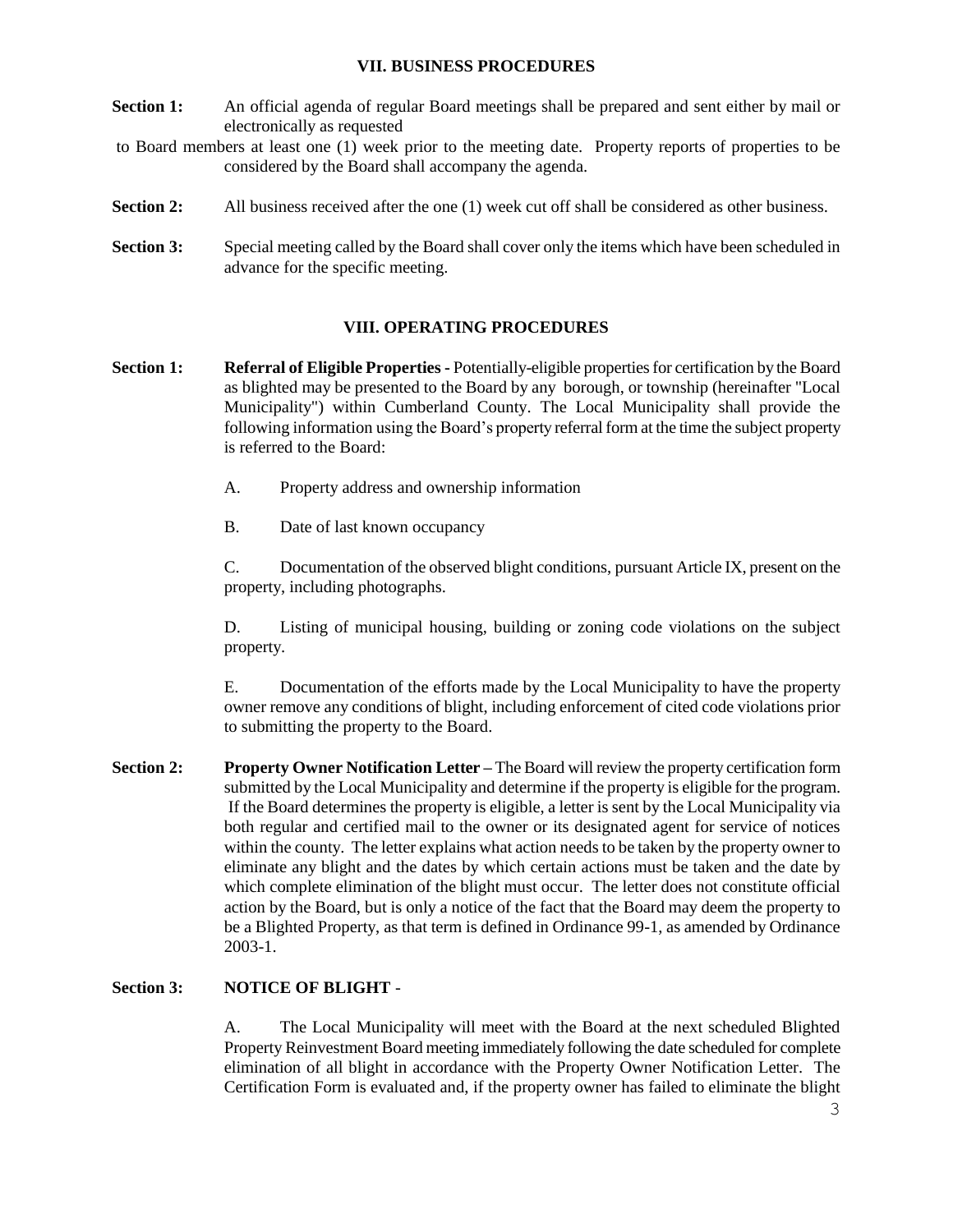conditions, the subject property is declared blighted and a Blight Determination Resolution (hereinafter the "BDR") is adopted by the Board.

B. The Local Municipality shall then provide notice of the adoption of the BDR, as follows: (i) Delivered personally; (ii) sent by mail, both certified, return receipt requested, and first class mail addressed to the last known address of the owner or an agent designated by the owner for receipt of service of notices within Cumberland County; (iii)

C. a copy thereof shall be posted in a conspicuous place in or about the property affected by the BDR and (iv) advertised in the legal section of the local newspaper

D. In the BDR, the property owner's rights are explained to them. The BDR shall specifically advise the owner of the steps that are to be taken to remedy the blighted condition of the property and of the fact that the failure of the owner to remedy the blighted condition may cause the property to be subject to condemnation. The property owner shall further be advised that it may request a hearing before the Board to seek a review of the determination. Said request for a hearing shall be made in writing to be received by the Board no more than thirty (30) days from the later of the date of the property owner's receipt of the BDR or, if required, the date of posting upon the property pursuant to Section 3 B. A request for a hearing shall be accompanied by a check in the amount of \$350.00, made payable to the Redevelopment Authority of Cumberland County.

E. In the event the owner of said property decides to comply and remedy the blighted conditions of the property, he must provide to the Board, within thirty (30) days of the property owner's receipt of the BDR, a rehabilitation plan in significant detail to show how the blighted conditions will be removed along with the estimated cost of rehabilitation. The removal of the blighting influences must occur within a six (6) month period from the date of the Board's acceptance of the plan. A deposit of ten per cent  $(10\%)$  of the estimated rehabilitation cost or \$1,000, whichever is less, is required to be posted with the Board along with the rehabilitation plan before the plan will be accepted. If the Board accepts the rehabilitation plan, it will take no further action against the subject property, provided the owner diligently carries out the rehabilitation plan. Prior to acceptance of the rehabilitation plan, the Board shall be satisfied that: (1) the rehabilitation plan will remedy the blighted conditions identified in the BDR, (2) the rehabilitation plan will remedy the existing municipal housing and other applicable code violations for which prior notice of violation thereof has been provided to the property owner by the municipality, and (3) a building permit can be issued by the municipality for the work contemplated to the property owner. Upon completion of the rehabilitation plan the deposit shall be refunded to the property owner. If the rehabilitation plan is not completed then the deposit shall be forfeited and the property is returned to the Board where the steps for a Second Resolution, as provided for in Section 9, will be followed.

#### **Section 4: Hearing Before the Board** -

A. Upon receipt of a written request for a hearing from a property owner, the Board shall provide written acknowledgment to the property owner of the request for a hearing and of the scheduling of the hearing. Notice of the time and place of the hearing shall be given not more than fourteen (14) and not less than seven (7) days in advance of any hearing. The Board shall publish such notice for two consecutive days in a newspaper of general circulation in Cumberland County.

B. The Chairman shall select a Hearing Panel to be comprised of three (3) members of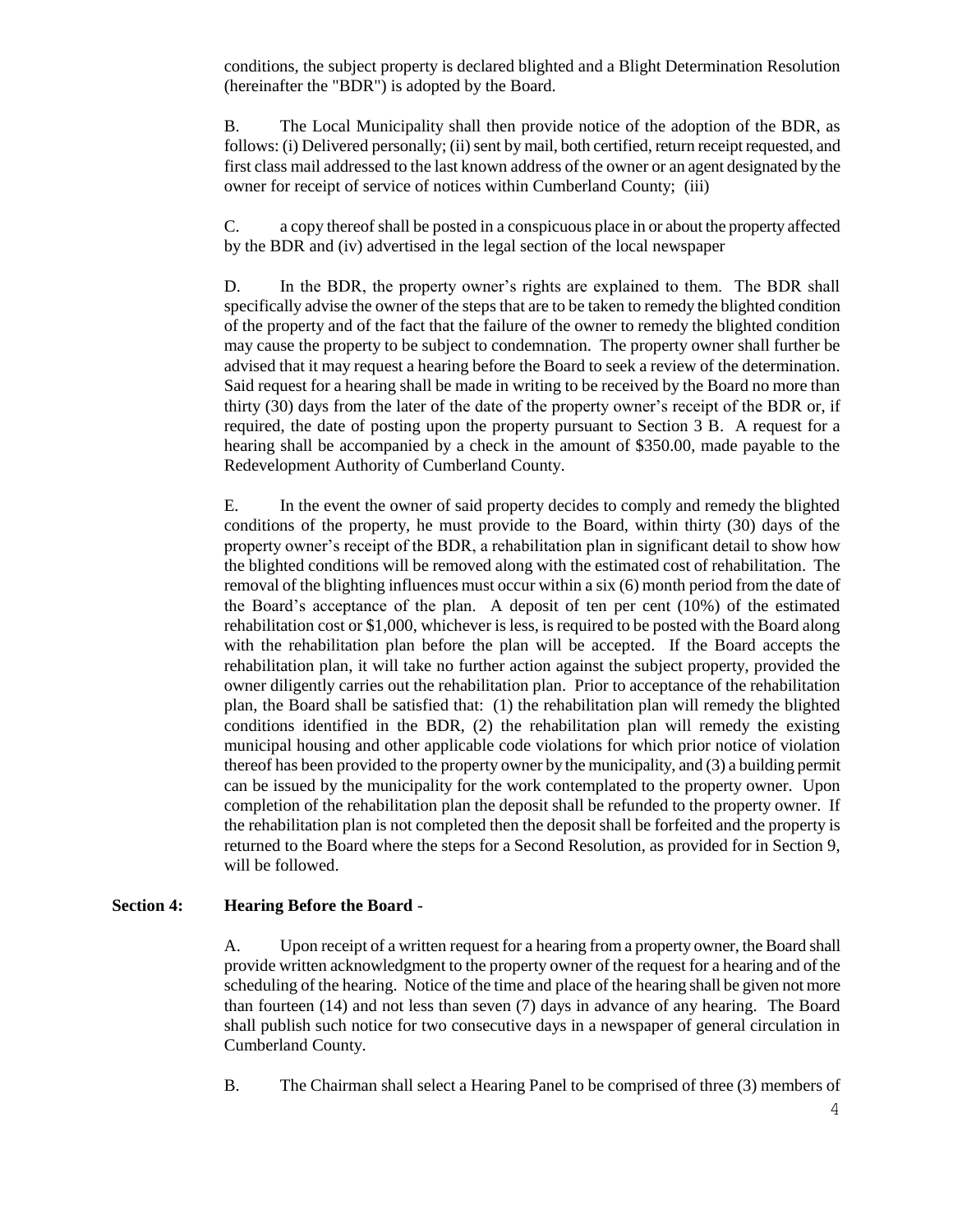the Board, not to include however the Redevelopment Authority or County Planning Commission representative, and shall select a chairperson for the Hearing Panel.

C. At the hearing before the Hearing Panel, the Local Municipality shall present the evidence of blight and shall be subject to cross examination by the property owner or his representative. The property owner shall be afforded an opportunity to present evidence in defense of the determination that blight exists and shall be subject to cross examination by the Local Municipality.

D. The Board shall keep a record of the Proceedings of any hearing, either stenographically or by sound recording. A transcript of the proceeding and copies of graphic or written material received during any hearing shall be made available to any person at their cost.

E. At the conclusion of the hearing, the Hearing Panel shall render a decision as to whether the property is deemed a Blighted Property, as that term is defined in Ordinance 99- 1, as amended by Ordinance 2003-1. The decision of the Hearing Panel shall be deemed a final decision of the Board. Any appeals from the decision of the Board may be to the Court of Common Pleas and made pursuant to provisions of the Local Agency Law, 1978, April 28, P.L. 202 No. 53, as amended.

- **Section 5: Public Notice** Public notice of the BDR shall be deemed satisfied if the BDR is published in a newspaper of general circulation in Cumberland County. Notarized proof of publications shall be retained by the Local Municipality.
- **Section 6: Certification of Service - Posting -** A certificate of service posting is completed when the property is posted. The property is to be posted by the Local Municipality and is to be done in a manner so as to keep the posting in place for a period of ten (10) days, and can only be removed by tearing it off. A posting certification is to be filed with the Board Secretary.
- **Section 7: Certificate of Service - Personal Delivery** A certificate of service Personal Delivery is completed when the BDR is hand delivered to the owner of said property or his authorized agent. A hand delivery certification is to be retained by the Board Secretary.
- **Section 8: Rehabilitation Agreement** This Agreement is provided to the owner by the Board upon acceptance by the Board of owner's rehabilitation plan. All conditions of blight must be addressed and timed elements stated for each violation. This document is signed by a Board member, the owner of said property, and notarized.
- **Section 9:** Request to County Planning Commission and Municipal Planning Commission If after thirty (30) days from the date of publication of the BDR advertised notice in the legal section of the local newspaper : (i) the property owner has failed to timely request a hearing before the Board, or (ii) the property owner has exhausted all appeals, and no Rehabilitation Agreement has been entered into with the Board, the Board Secretary or his/her designee is authorized to transmit to the to the County Planning Commission and the local municipal planning commission (the "Municipal Planning Commission"), if any, for the municipality in which the property is located the BDR and blight documentation and to request that the County Planning Commission and the Municipal Planning Commission determine whether the property is a Blighted Property and, if so, certify said Blighted Property to the Redevelopment Authority. The Redevelopment Authority shall, likewise, be provided with a copy of the BDR.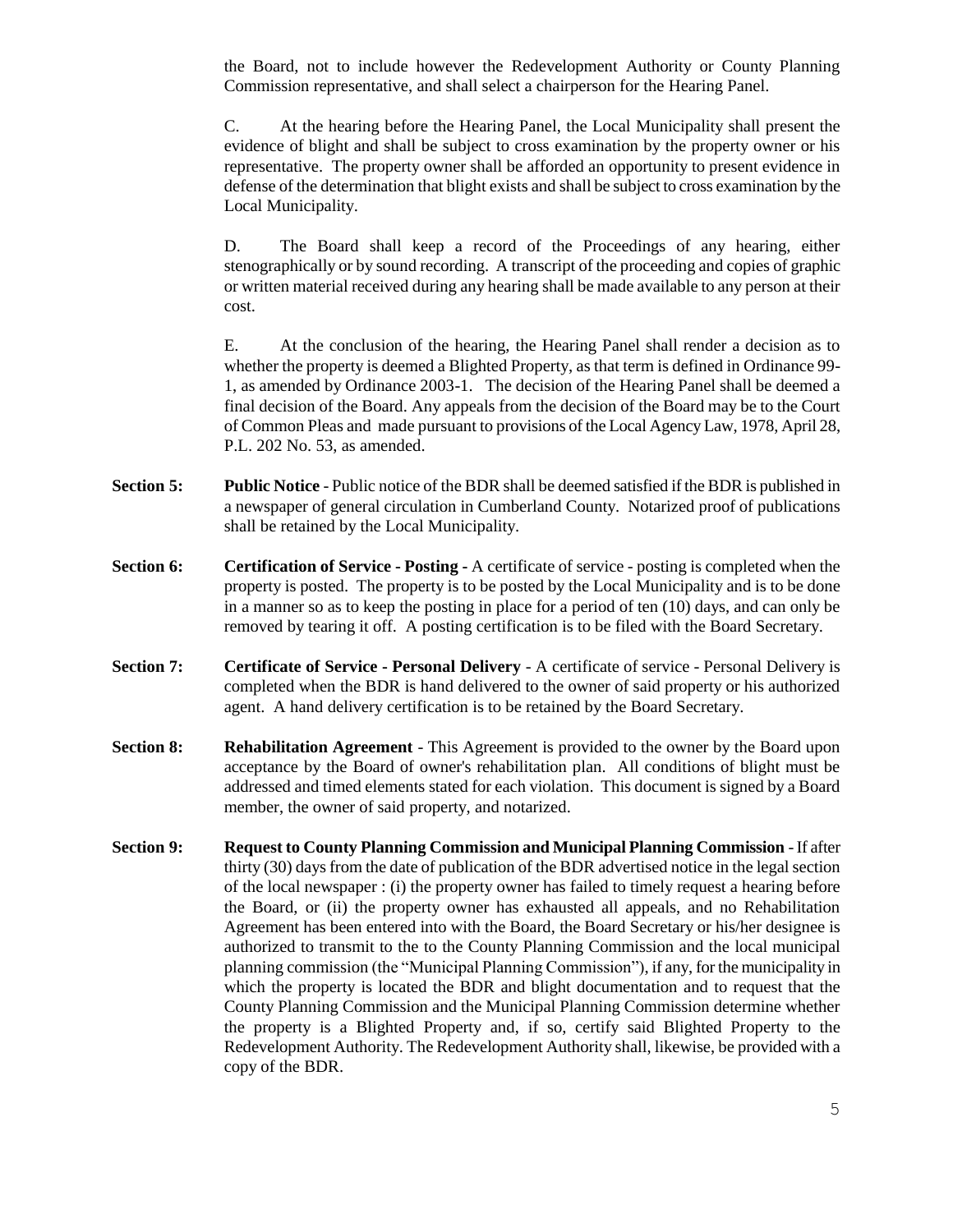- **Section 10:** Redevelopment Authority Action After receiving a certified property from the Board, the Redevelopment Authority may take any of the following actions dependent upon the resources available at that time:
	- A. Do nothing.
	- B. Coordinate with the Local Municipality to find an interested private buyer.
	- C. Attempt to find an interested private buyer.

D. Secure ownership of the property using eminent domain, remove the blighted conditions, and offer the property for sale.

# **IX. BLIGHTED PROPERTY DEFINITION**

Any property referred to the Board must be vacant and include *at least one* of the following criteria to be considered a blighted property:

- 1. Any premises which because of physical condition or use is regarded as a public nuisance at common law or has been declared a public nuisance in accordance with local housing, building, plumbing, fire and related codes.
- 2. Any premises which because of physical condition, use or occupancy is considered an attractive nuisance to children, including but not limited to, abandoned wells, shafts, basements, excavations, and unsafe fences or structures.
- 3. Any dwelling which because it is dilapidated, unsanitary, unsafe, vermin invested, or lacking in the facilities and equipment required by the Housing Code of any municipality, has been designated by the department responsible for enforcement of the Code as unfit for human habitation.
- 4. Any structure which is a fire hazard, or is otherwise dangerous to the safety of persons or property.
- 5. Any structure from which the utilities, plumbing, heating, sewage, or other facilities have been disconnected, destroyed, removed, or rendered ineffective so that the property is unfit for its intended use.
- 6. Any vacant or unimproved lot or parcel of ground in a predominately built up neighborhood, which by reason of neglect or lack of maintenance has become a place for accumulation of trash and debris, or a haven for rodents or other vermin.
- 7. Any property which is vacant, which has not been rehabilitated within one year of the receipt of notice to rehabilitate from a municipal code enforcement agency.
- 8. Any abandoned property. A property shall be considered abandoned if:
	- a. It is a vacant or unimproved lot or parcel of ground on which a municipal lien for the cost of demolition of any structure located on the property remains unpaid for a period of six months;
	- b. It is a vacant property or vacant or unimproved lot or parcel of ground on which the total of municipal liens on the property for tax or any other type of claim of the municipality are in excess of 150% of the fair market value of the property as established by the Cumberland County Tax Assessment Office; or